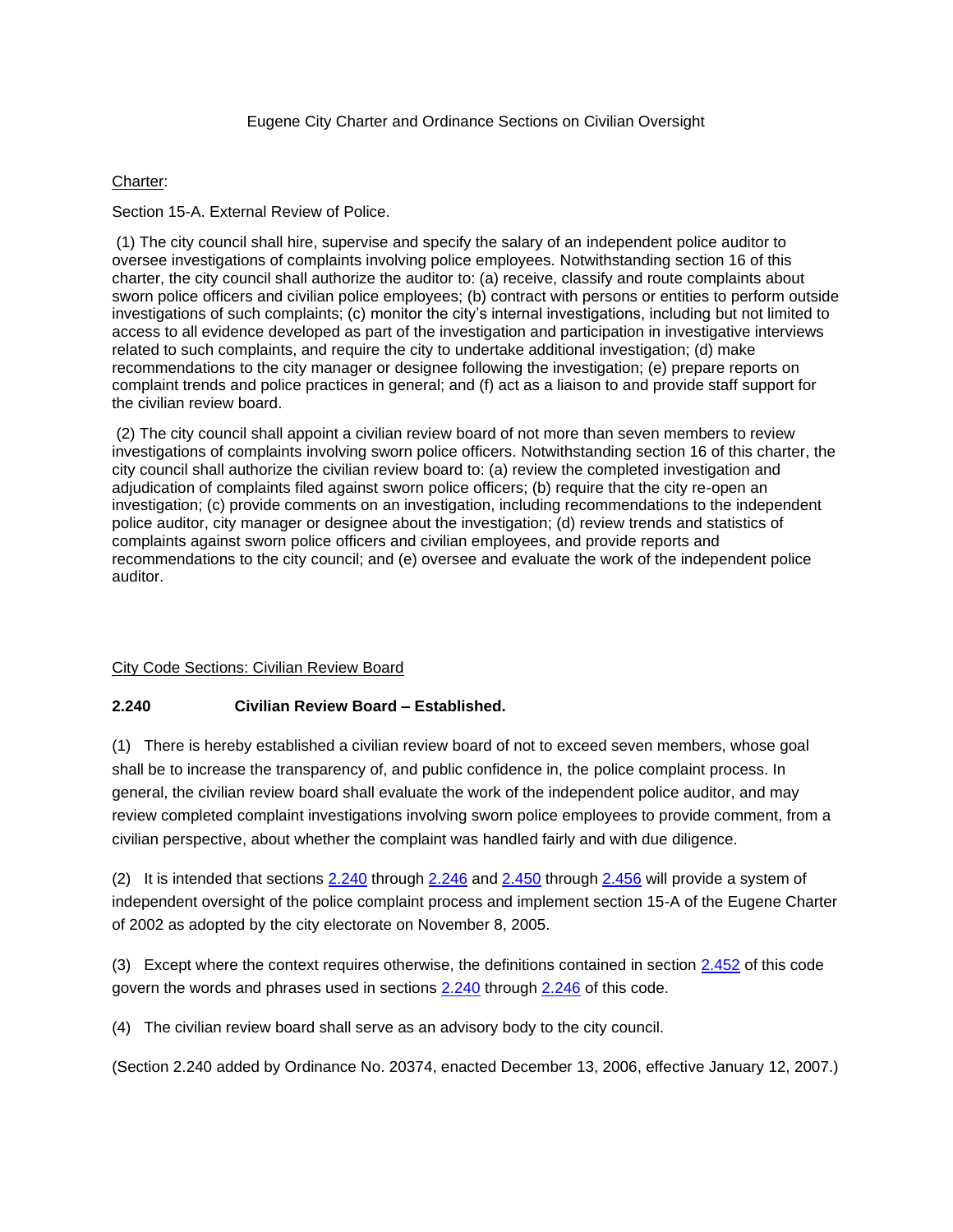# **2.242 Civilian Review Board – Qualifications and Appointments.**

(1) *Qualifications.*

(a) Members of the civilian review board shall be volunteers appointed by the city council, who immediately prior to appointment shall be:

- 1. A resident of the city;
- 2. Of the age of 18 years or older; and

3. Able to pass a background investigation consistent with investigations conducted for other city volunteers who have similar access to police records and/or facilities.

(b) The following characteristics shall be considered by the city council when appointing members to the civilian review board:

- 1. A demonstrated ability to be fair, impartial and unbiased;
- 2. An absence of any real or perceived bias, prejudice or conflict of interest;
- 3. A record of community involvement;
- 4. An ability to build working relationships and communicate effectively with diverse groups; and

5. A demonstrated commitment to the purpose of sections [2.240](https://eugene.municipal.codes/EC/2.240) through [2.246](https://eugene.municipal.codes/EC/2.246) and [2.450](https://eugene.municipal.codes/EC/2.450) through [2.456.](https://eugene.municipal.codes/EC/2.456)

(c) Appointments to the civilian review board shall not be made on the basis of constituency or representation of any particular group. A candidate selection process that includes a community panel to review applications and recommend qualified candidates for city council consideration shall be developed by the mayor, in consultation with the police auditor, to help achieve a balanced membership.

(d) Members of the civilian review board shall neither be a current employee of the city nor an immediate family member of a current city police employee.

(e) Civilian review board members shall participate in a training program to be developed by the police auditor.

(f) Members of the civilian review board shall agree in writing to a Statement of Principles and Code of Conduct, to be developed by the police auditor and reviewed and maintained in collaboration with the civilian review board.

(g) It is the intent that civilian review board members be free from personal liability for acts taken within the course and scope of carrying out their official duties and functions. The city will therefore defend and indemnify members to the maximum extent permitted under the Oregon Tort Claims Act and other applicable law.

(2) *Terms and Vacancies.* Initial appointments shall be staggered as follows: If there are seven (7) members appointed, four (4) members shall be appointed to serve for two (2) years and three (3) members shall be appointed to serve for three (3) years; if there are five (5) members appointed, three (3) members shall be appointed to serve for two (2) years and two (2) members shall be appointed to serve for three (3) years. Except for the initial appointment, the term of each member of the civilian review board shall be three (3) years. No member shall serve more than three (3) consecutive terms. A vacancy that occurs during the term of a member shall be filled in the same manner as the original appointment, and the appointee shall serve for the remainder of the unexpired term.

(3) *Removal from Office.*

(a) A member of the civilian review board may be removed from office by the city council prior to the normal expiration of his/her term for consistent failure to perform civilian review board member duties, or violation of the Statement of Principles/Code of Conduct.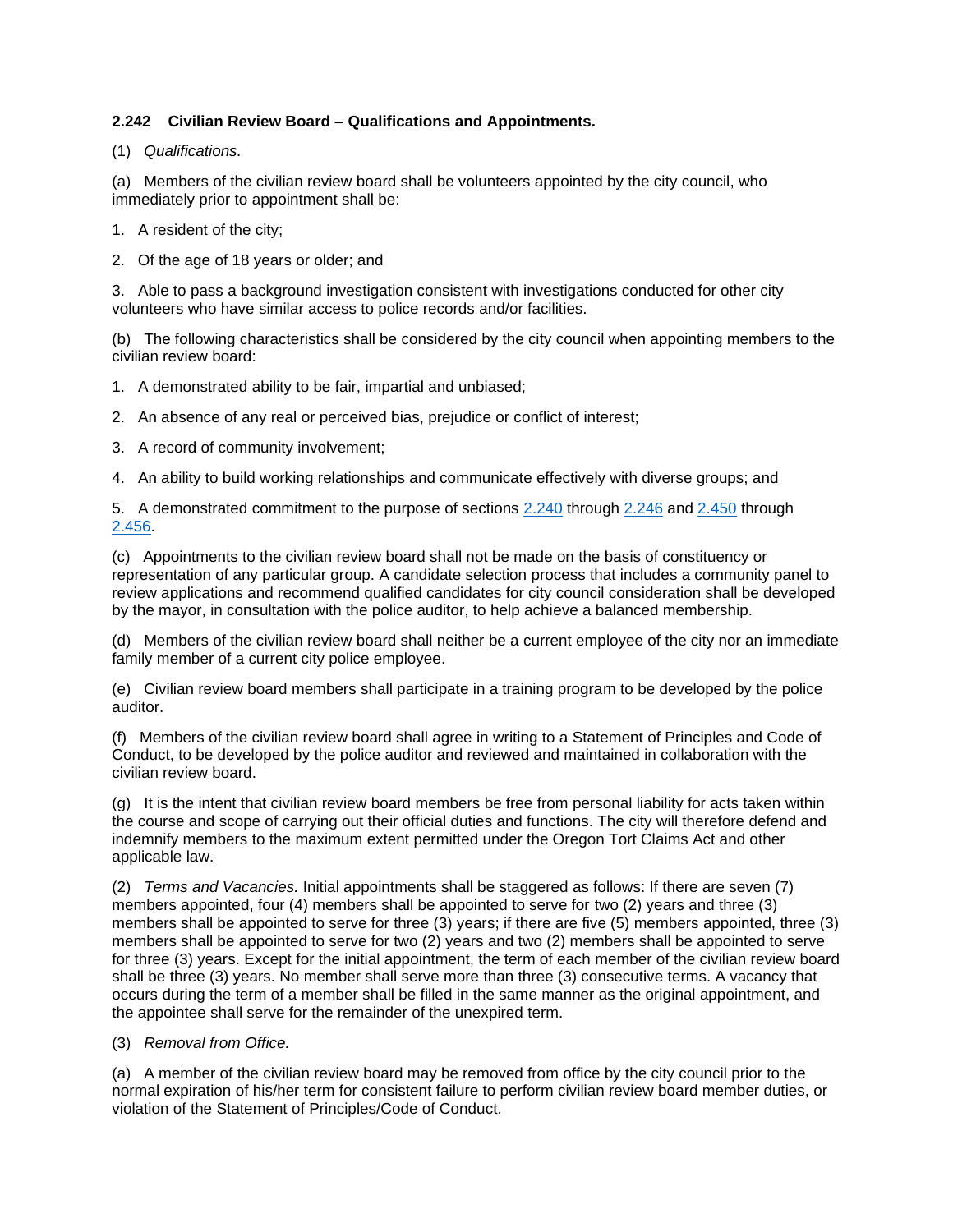(b) Membership on the civilian review board shall terminate automatically if a member ceases to meet the qualification requirements as described in  $(1)(a)1$ ,  $(1)(a)3$ , and  $(1)(d)$  above subsequent to his/her appointment.

(Section 2.242 added by Ordinance No. 20374, enacted December 13, 2006, effective January 12, 2007.)

# **2.244 Civilian Review Board – Powers and Duties.**

(1) In collaboration with the police auditor, the civilian review board shall establish policies, procedures and operating principles for the civilian review board.

(2) The civilian review board may review the completed investigation and adjudication of complaints filed against sworn police officers at the request of a complainant, upon the recommendation of the police auditor, or at its own discretion upon a majority vote of its members.

(a) The civilian review board shall develop criteria to decide whether to accept a case for review. However, the civilian review board may not accept a completed case that was previously reviewed as a community impact case as described in subsection [\(4\)](file:///C:/Users/cepdlkp/Downloads/EC%202.244.rtf%232.244(4)) below.

(b) All materials concerning the completed investigations of cases the civilian review board has selected to review shall be made available to members for their confidential review.

(c) The civilian review board shall, at one of its regularly scheduled meetings, report on such case(s), which may include comments on the handling of the complaint, the fairness and thoroughness of the investigation, and the reasonableness of the adjudication.

(d) The comments and any related policy or procedural issues identified by the civilian review board in the course of its case review shall be provided to the police auditor for further consideration.

(3) The civilian review board may review a random selection of closed cases.

(4) Upon the adjudication of a complaint that the police auditor has identified and the civilian review board has accepted as a community impact case, members of the civilian review board shall be provided all materials concerning the case for their confidential review. Within 14 days of receiving the case, the civilian review board shall meet to discuss and present its determinations on the case. Within 30 days of receiving the case the civilian review board shall do one or more of the following:

(a) Concur with the case adjudication;

(b) Develop recommendations regarding the handling of the complaint and the investigation process, and/or identify other relevant policy or procedural issues for further consideration;

(c) Require the city to reopen the investigation if it finds either:

1. The investigation was incomplete or inadequate, and the civilian review board has reason to believe that additional investigation is likely to reveal facts that could change the case adjudication; or

2. The adjudication reached by the city is not supported by substantial evidence.

When the civilian review board has voted to re-open a community impact case, the police auditor shall inform the civilian review board of the subsequent investigation conducted and the final adjudication decision.

(5) The civilian review board shall notify complainant(s) and involved employee(s) of its decisions on whether to accept a case for review, and shall inform the complainant of its conclusions on the case.

(6) The civilian review board shall review trends and statistics of complaints against sworn police officers and civilian police employees and may develop recommendations to improve the complaint intake and handling process.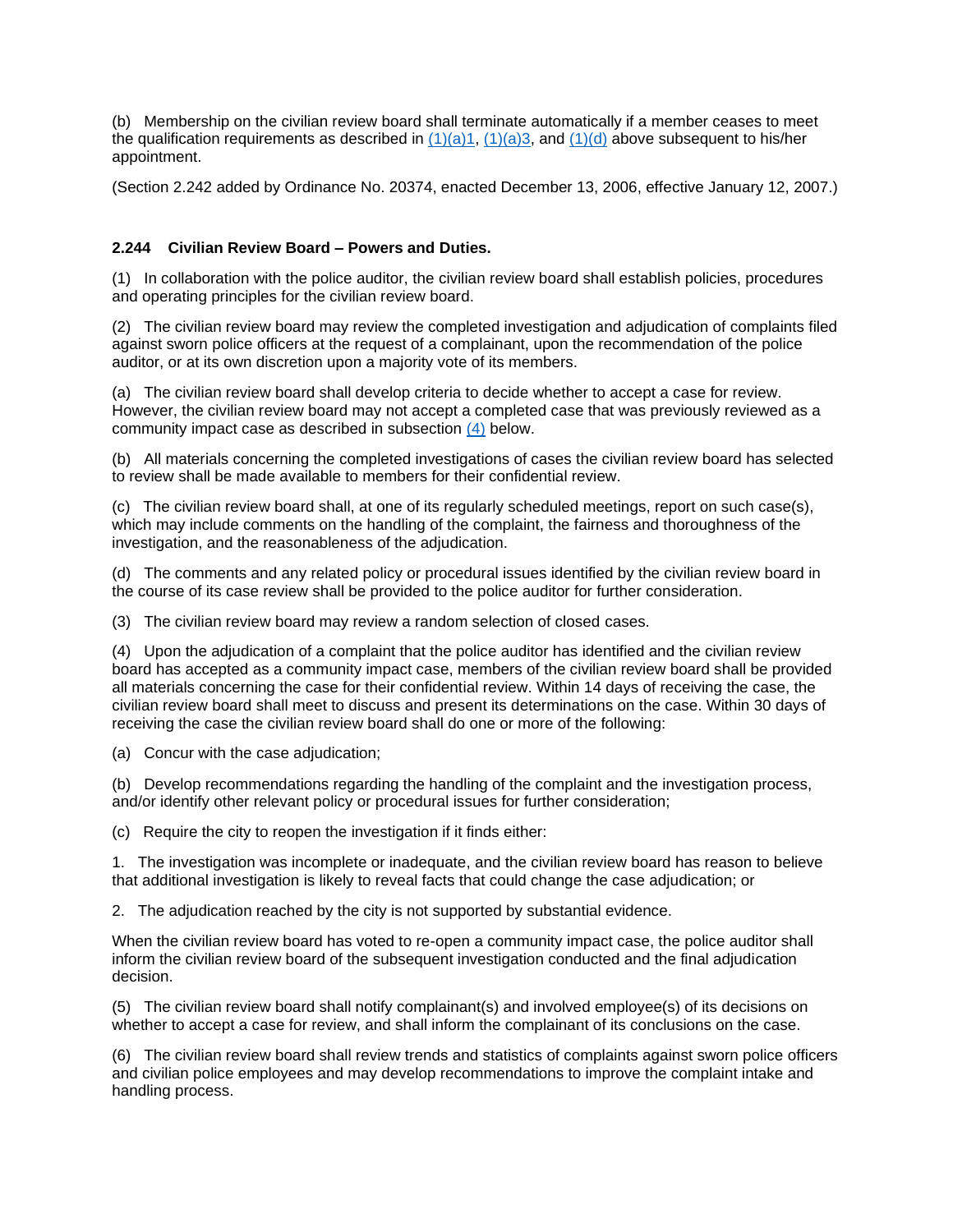(7) The civilian review board shall evaluate the work of the auditor's office. In that regard the civilian review board:

(a) Shall establish criteria by which to evaluate the work of the police auditor;

(b) Shall review, comment on, and assist in maintaining policies, procedures and operating principles for the auditor's office and the civilian review board;

(c) Shall monitor status reports from the police auditor; and

(d) May conduct periodic evaluations of the complaint intake and handling system to identify process improvements and/or ensure complaints are being treated fairly and with due diligence.

(8) The civilian review board may provide a forum to gather community concerns about incident-specific police actions and may receive and forward complaint information to the auditor's office for processing.

(Section 2.244 added by Ordinance No. 20374, enacted December 13, 2006, effective January 12, 2007.)

### **2.244 Civilian Review Board – Powers and Duties.**

(1) In collaboration with the police auditor, the civilian review board shall establish policies, procedures and operating principles for the civilian review board.

(2) The civilian review board may review the completed investigation and adjudication of complaints filed against sworn police officers at the request of a complainant, upon the recommendation of the police auditor, or at its own discretion upon a majority vote of its members.

(a) The civilian review board shall develop criteria to decide whether to accept a case for review. However, the civilian review board may not accept a completed case that was previously reviewed as a community impact case as described in subsection [\(4\)](file:///C:/Users/cepdlkp/Downloads/EC%202.244.rtf%232.244(4)) below.

(b) All materials concerning the completed investigations of cases the civilian review board has selected to review shall be made available to members for their confidential review.

(c) The civilian review board shall, at one of its regularly scheduled meetings, report on such case(s), which may include comments on the handling of the complaint, the fairness and thoroughness of the investigation, and the reasonableness of the adjudication.

(d) The comments and any related policy or procedural issues identified by the civilian review board in the course of its case review shall be provided to the police auditor for further consideration.

(3) The civilian review board may review a random selection of closed cases.

(4) Upon the adjudication of a complaint that the police auditor has identified and the civilian review board has accepted as a community impact case, members of the civilian review board shall be provided all materials concerning the case for their confidential review. Within 14 days of receiving the case, the civilian review board shall meet to discuss and present its determinations on the case. Within 30 days of receiving the case the civilian review board shall do one or more of the following:

(a) Concur with the case adjudication;

(b) Develop recommendations regarding the handling of the complaint and the investigation process, and/or identify other relevant policy or procedural issues for further consideration;

(c) Require the city to reopen the investigation if it finds either:

1. The investigation was incomplete or inadequate, and the civilian review board has reason to believe that additional investigation is likely to reveal facts that could change the case adjudication; or

2. The adjudication reached by the city is not supported by substantial evidence.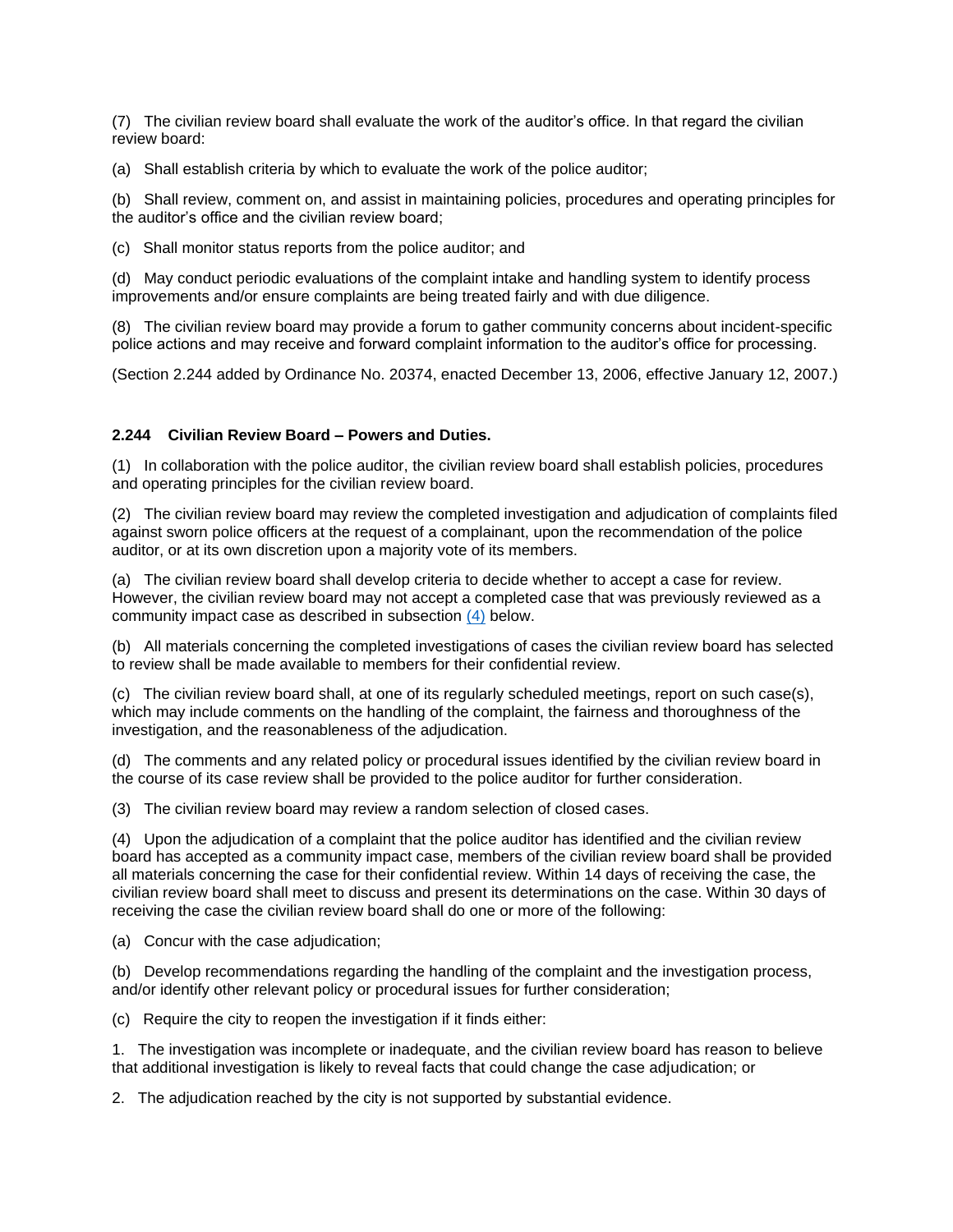When the civilian review board has voted to re-open a community impact case, the police auditor shall inform the civilian review board of the subsequent investigation conducted and the final adjudication decision.

(5) The civilian review board shall notify complainant(s) and involved employee(s) of its decisions on whether to accept a case for review, and shall inform the complainant of its conclusions on the case.

(6) The civilian review board shall review trends and statistics of complaints against sworn police officers and civilian police employees and may develop recommendations to improve the complaint intake and handling process.

(7) The civilian review board shall evaluate the work of the auditor's office. In that regard the civilian review board:

(a) Shall establish criteria by which to evaluate the work of the police auditor;

(b) Shall review, comment on, and assist in maintaining policies, procedures and operating principles for the auditor's office and the civilian review board;

(c) Shall monitor status reports from the police auditor; and

(d) May conduct periodic evaluations of the complaint intake and handling system to identify process improvements and/or ensure complaints are being treated fairly and with due diligence.

(8) The civilian review board may provide a forum to gather community concerns about incident-specific police actions and may receive and forward complaint information to the auditor's office for processing.

(Section 2.244 added by Ordinance No. 20374, enacted December 13, 2006, effective January 12, 2007.)

### City Code Sections: Police Auditor

### **2.450 Office of Police Auditor – Established.**

(1) The office of the police auditor, hereafter auditor's office, is hereby established to provide an independent location to lodge complaints involving police employees, monitor internal investigations to ensure objective, thorough and high quality investigations, and develop recommendations to improve police services.

(2) The auditor's office shall be headed by a full-time professional police auditor who is hired by and accountable to the city council. The city council shall hire, supervise, and specify the salary of the independent police auditor, who shall serve at the pleasure of the city council. All city council decisions regarding the auditor will be made by a simple majority vote of the city council.

(3) The independent police auditor shall have exclusive authority to hire, supervise, and to make all other employment decisions regarding the auditor's support staff. No change relating to the authority to hire and supervise the auditor's staff shall be made without formal action of the city council.

(4) Any findings, recommendations and actions taken shall reflect the police auditor's independent judgment. No person shall use his/her political or administrative position to attempt to unduly influence or undermine the independence of the police auditor, or his/her staff or agent, in the performance of his/her duties and responsibilities.

(5) The city manager shall include in his/her recommended budget an allocation sufficient for the auditor and the auditor's office to carry out their duties and responsibilities under the Eugene Charter of 2002 and the Eugene Code, including sufficient funds to contract for external investigations.

(6) The physical location of the auditor's office shall be separate from the police department, but in close proximity so as to facilitate a close working relationship with others involved in the complaint investigation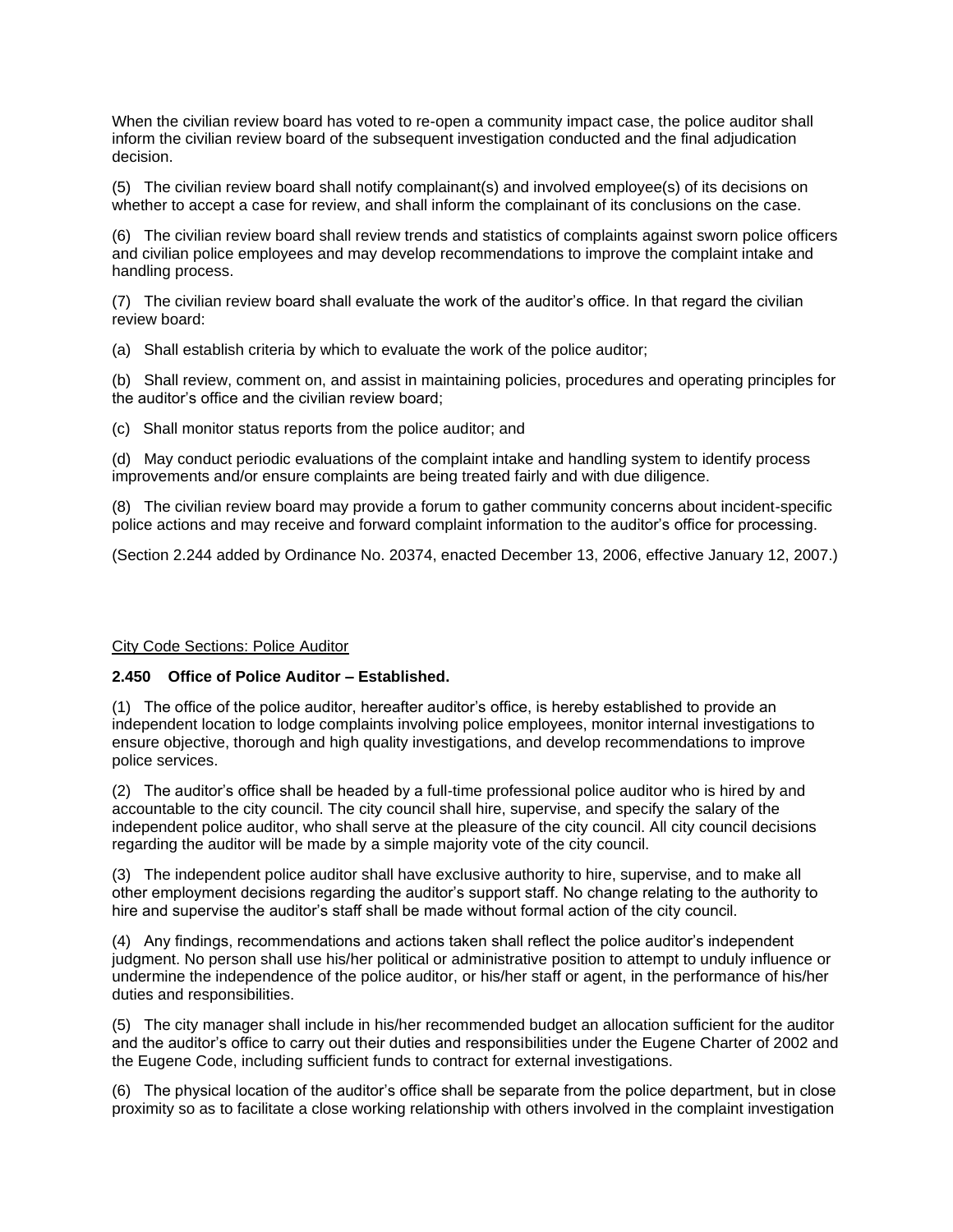process, and easily accessible to the public. The auditor shall have complete, unrestricted and direct access to the internal affairs area during office hours.

(7) It is intended that sections  $2.450$  through  $2.456$  and  $2.240$  through  $2.246$  will provide a system of independent oversight of the police complaint process and implement section 15-A of the Eugene Charter of 2002 as adopted by the city electorate on November 8, 2005.

(Section 2.450 added by Ordinance No. 20374, enacted December 13, 2006, effective January 12, 2007; and amended by Ordinance No. 20435, enacted August 10, 2009, effective September 11, 2009.)

#### **2.452 Office of Police Auditor – Definitions.**

Words and phrases used in sections [2.240](https://eugene.municipal.codes/EC/2.240) through [2.246](https://eugene.municipal.codes/EC/2.246) and [2.450](https://eugene.municipal.codes/EC/2.450) through [2.456](https://eugene.municipal.codes/EC/2.456) have the following meanings.

*Chief of police.* The person designated by the city manager as the chief of police.

*Community impact case.* A complaint involving sworn police officer(s) that alleges excessive force, bias, disparate treatment or violation of constitutional rights, which the police auditor determines should be reviewed by the civilian review board in accordance with section  $2.244(3)$  and  $2.244(4)$  of this code.

*Complaint.* An expression of dissatisfaction, allegation of misconduct, or question about a police employee's conduct, police services provided or not provided, or police department policies or practices in general.

*Conclusion of any criminal investigation or conclusion of any such criminal investigation.* A criminal investigation is deemed concluded when the appropriate criminal prosecutor decides either to press charged or to not press charges.

*Critical incident.* An occurrence involving a significant police action including, but not limited to, a civil disturbance or riot, an officer-involved shooting, or other action by a sworn police officer resulting in serious physical injury or death.

*Facilitated conversation.* A discussion guided by a third party, trained facilitator, between the complainant and a department representative, most often the named employee's supervisor or internal affairs staff.

*Immediate family member.* A person's spouse or domestic partner, a parent, step-parent, grandparent, child, stepchild, grandchild, sibling, half-sibling or step-sibling of the person or of the person's spouse or domestic partner.

*Internal affairs.* The police employees designated by the chief of police to investigate allegations of misconduct against police employees.

*Mediation.* A voluntary, confidential complaint resolution option that is an alternative to the investigation, adjudication and disciplinary process. It is a structured process guided by a neutral, third-party, professionally-trained mediator enabling direct communication between the complainant and employee.

*Police auditor or auditor.* Police auditor or designee if authorized by the auditor to undertake a certain function.

*Police employee.* A city employee who reports directly or through others to the chief of police.

*Preliminary investigation.* As used in section [2.456\(1\)\(c\),](https://eugene.municipal.codes/EC/2.456(1)(c)) an initial inquiry by the police auditor or the auditor's designee into the facts and circumstances of a complaint for purposes of deciding how to classify and route the complaint.

*Service complaint.* A complaint about police employee performance or demeanor, customer service and/or level of police service.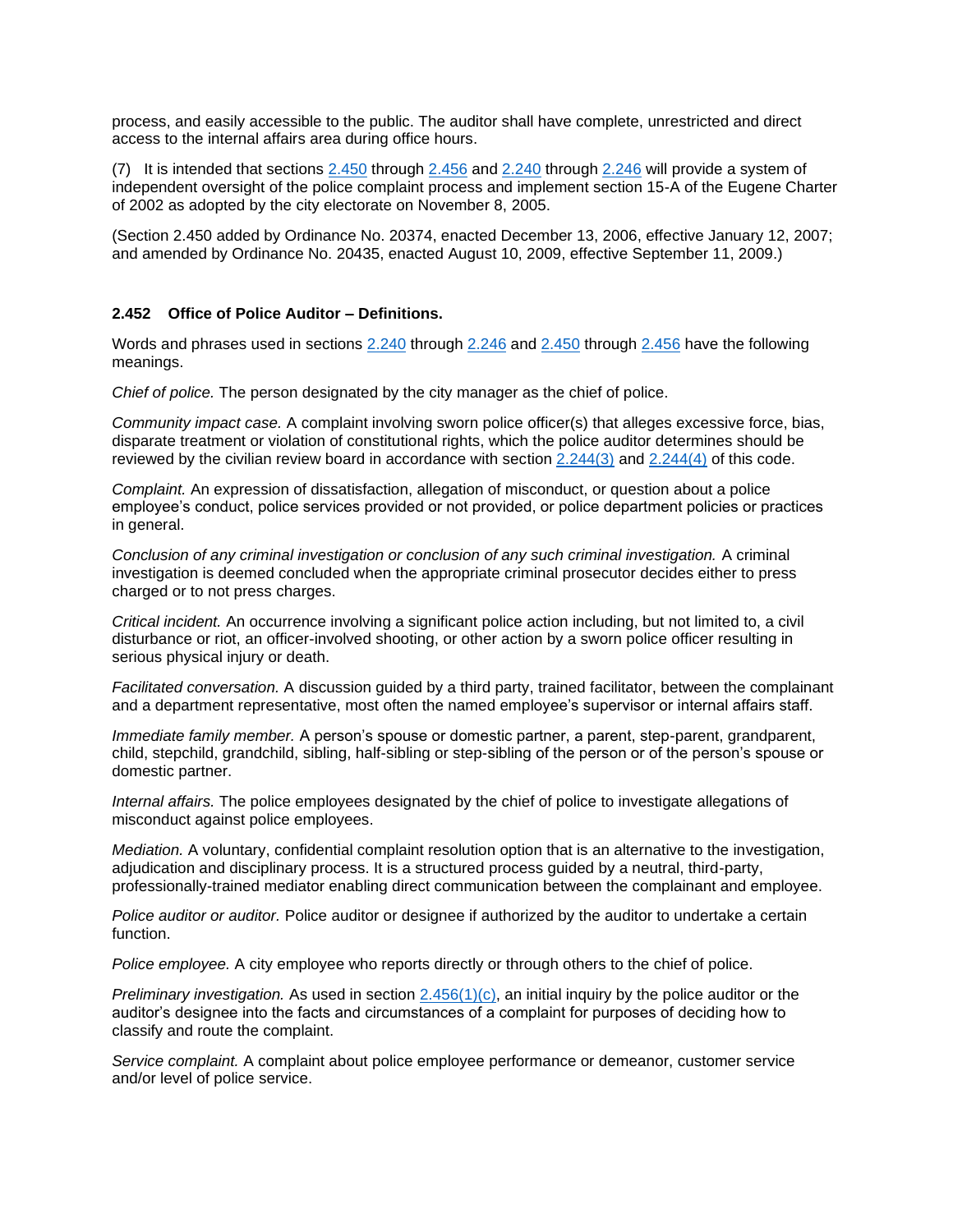*Substantial evidence.* Evidence that, considering the record as a whole, a reasonable person would rely upon to conclude that something is true. For purposes of section [2.244\(4\),](https://eugene.municipal.codes/EC/2.244(4)) an adjudication is supported by substantial evidence when the civilian review board reasonably could reach the same finding after considering all the evidence in the record, whether or not the board actually agrees with the adjudication.

*Sworn police officer.* A police employee who is also certified and employed as a peace officer under the laws of this state.

(Section 2.452 added by Ordinance No. 20374, enacted December 13, 2006, effective January 12, 2007; and amended by Ordinance No. 20435, enacted August 10, 2009, effective September 11, 2009.)

#### **2.454 Office of Police Auditor – Powers and Duties.**

(1) The police auditor is the administrative head of the auditor's office and shall:

(a) Oversee the operations of the auditor's office, establish program priorities and objectives, and manage the implementation and evaluation of work programs;

(b) Develop and maintain operating procedures for the auditor's office, including protocols for handling complaints and monitoring investigations;

(c) Establish standards of professional conduct and provide necessary training for staff in the auditor's office.

(d) Act as liaison and provide staff support to the civilian review board. In collaboration with the civilian review board, the police auditor shall:

1. Establish and maintain policies, procedures and operating principles for the civilian review board's functions; and

2. Conduct education and outreach activities to inform the community about the process for filing complaints and commendations about police employees, and develop and disseminate information and forms regarding the police complaint handling and review system.

(e) Receive and process complaints concerning police employees; monitor the complaint investigation and review process as set forth in sections  $2.456(1)$  and  $(2)$ ; and review a selection of service complaints.

(f) Perform a quality assurance function with the goal of identifying systemic changes that will improve police services to the community. These activities include:

1. Analyzing complaint trends and recommending changes to police policy, practices and training;

2. Reviewing risk and tort claims and developing recommendations to reduce risk and liability;

3. Reviewing and reporting trends in completed police employee disciplinary decisions.

(g) Provide status reports to the civilian review board and city council and provide recommendations relevant to police policies and practices to the police commission.

(h) Develop and present to the civilian review board and city council annual public reports describing the activities of the auditor's office, its findings and recommendations, the police department's response to its recommendations, and any other information pertinent to assessing the performance of the auditor's office.

(i) Provide the city council with any other reports deemed necessary or requested by the city council. All public reports shall strive to protect the privacy of all individuals and shall not contain the names of parties to a complaint (employees, complainants and/or witnesses) not previously disclosed.

(j) Determine whether applicants for the civilian review board meet the requisite qualifications in section  $2.242(1)(a)1.$  and  $2.242(1)(d)$ .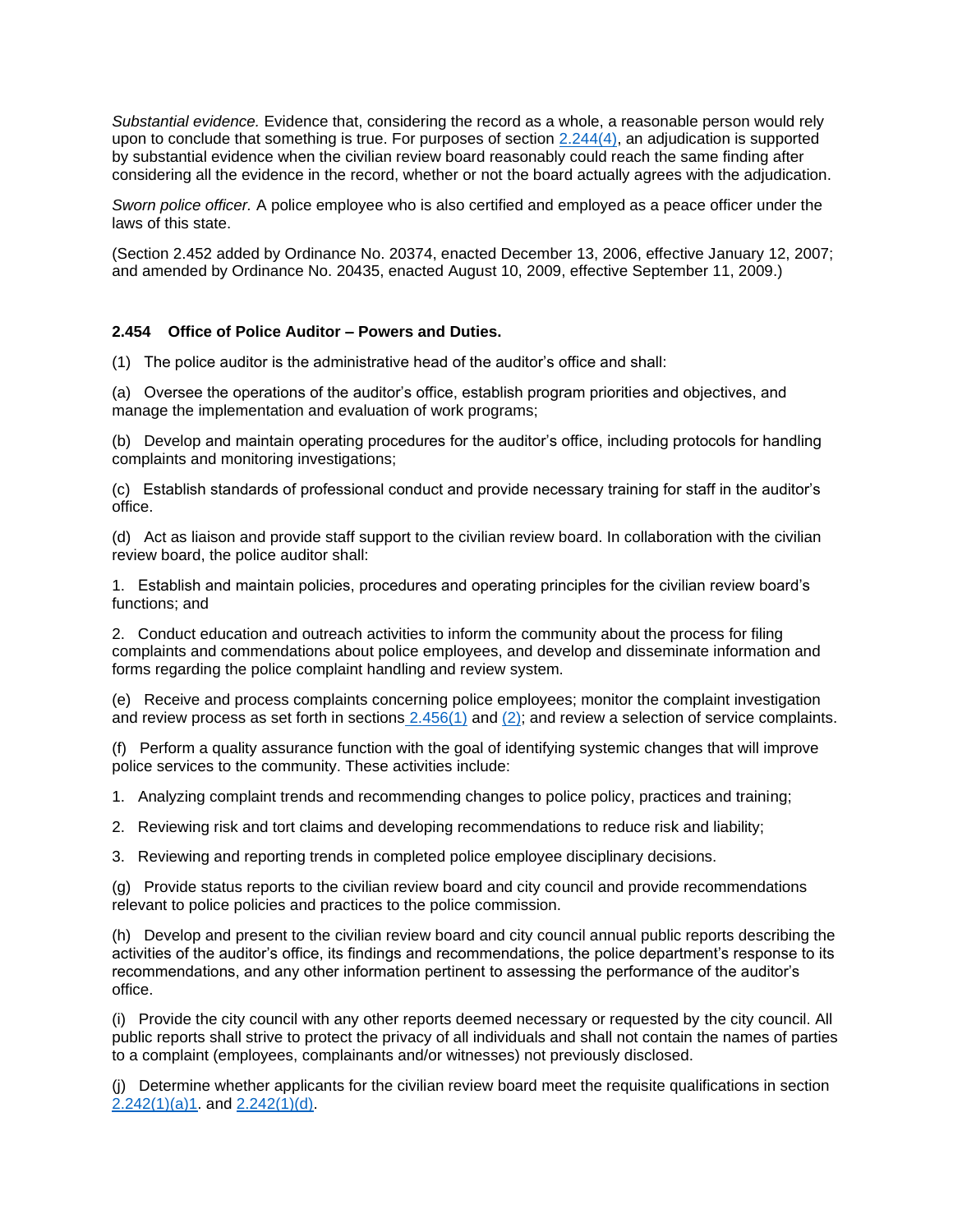(2) The police auditor shall receive timely notification of critical incidents to enable him/her, or a qualified designee, to report to the scene of critical incidents. The police auditor and chief of police shall develop necessary protocols for summoning the police auditor to the incident for purposes of first-hand observation.

(3) The police auditor shall participate in use of force review boards.

(4) All case adjudication and employee discipline decisions shall be made by the chief of police. The police auditor may develop adjudication recommendations, but is not authorized to recommend the level of discipline for police employees.

(5) For purposes of this subsection, an "allegation" is a report or claim that the chief of police has committed a crime, violated any provision of sections [2.240](https://eugene.municipal.codes/EC/2.240) to [2.246](https://eugene.municipal.codes/EC/2.246) or [2.450](https://eugene.municipal.codes/EC/2.450) to [2.456,](https://eugene.municipal.codes/EC/2.456) violated a person's civil rights, or failed to perform non-administrative duties in accordance with professional law enforcement standards applicable to Eugene's sworn officers.

(a) If the auditor receives an allegation against the chief of police, the auditor shall forward a copy of the allegation to the city manager. The city manager shall notify the council, and investigate the allegation. The manager shall keep the auditor informed of the progress of the investigation.

(b) Upon completion of the investigation, but prior to the finalization of the investigation report, the city manager shall provide the auditor with a draft of the report. The auditor shall review the draft report and provide comments about the draft to the manager within seven days of receiving the draft. The manager shall consider any comments received from the auditor and finalize the report within seven days. Once the city manager issues a decision on the allegation, the manager shall inform the council of the manager's decision related to the allegation.

(Section 2.454 added by Ordinance No. 20374, enacted December 13, 2006, effective January 12, 2007; and amended by Ordinance No. 20435, enacted August 10, 2009, effective September 11, 2009.)

# **2.456 Office of Police Auditor – Complaint Processing.**

(1) *Complaint intake.*

(a) Any person may lodge a complaint or commendation with the auditor's office about the conduct of, or services provided by, a city police employee;

(b) The auditor's office is the intake center for all community complaints about police employees. City employees may choose to lodge complaints against another employee through either internal affairs or the auditor's office. The auditor's office shall document all contacts and complaints received from any source. The auditor's office may refer a complainant to another department in the city or another agency that would be more appropriate to address the complaint.

(c) If the city receives a claim for damages that alleges that a police employee caused the damage, a copy of the claim shall be forwarded to the auditor's office for a determination as to whether the claim should also be classified and processed as a complaint.

(d) The auditor's office conducts the preliminary investigation of all complaints lodged with the auditor's office or internal affairs to appropriately classify and route the complaint and any accompanying information accordingly. The auditor has exclusive authority to classify, route and reclassify complaints. The auditor may reclassify a complaint if, upon further investigation and receipt of additional information that was not available at the time of intake, but before the completion of the investigation, the auditor finds reclassification is warranted.

(e) If a complaint is received that alleges criminal conduct on the part of the employee, the police auditor shall forward the complaint and any associated information to the chief of police.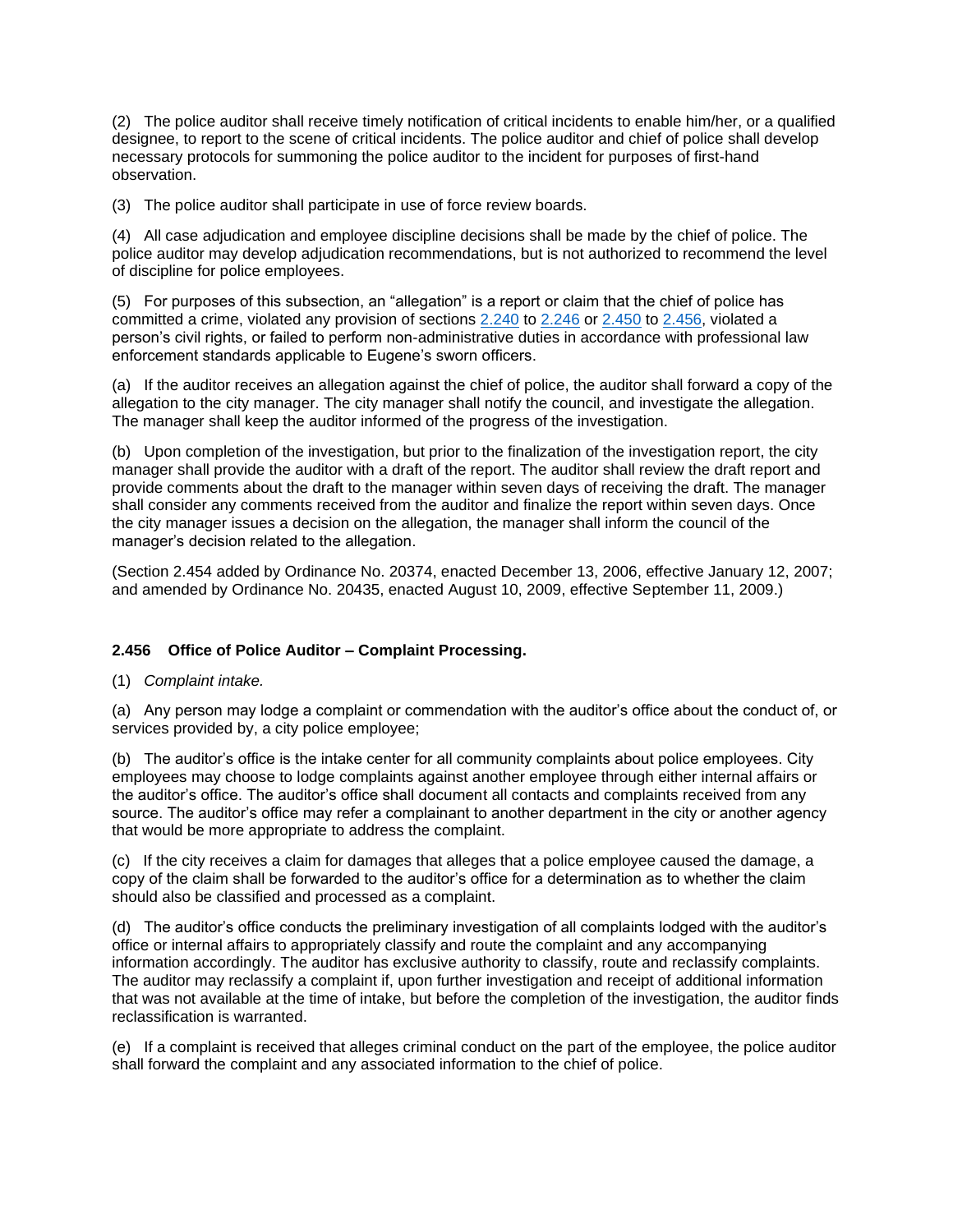(f) The auditor's office may determine whether a complaint is appropriate for mediation or facilitated conversation, and upon the voluntary agreement of the involved parties and approval of the chief of police, shall coordinate the resolution of such cases.

1. Mediation is an alternative to the investigation, adjudication and disciplinary process; if the parties agree to mediation, the investigation, adjudication and disciplinary process will end.

2. A facilitated conversation may, but does not necessarily, result in termination of the investigation, adjudication and disciplinary process.

(g) The auditor's office classifies complaints that will be treated as community impact cases and provides support to the civilian review board in its review of those cases and other cases accepted by the civilian review board.

(h) The auditor's office shall provide timely updates on the status of a complaint and notification to the complainant of its final disposition.

(i) The auditor's office may dismiss a complaint if upon review, it meets criteria that the auditor has established for such action, including reporting delays and/or insufficient information from which to take further action.

(j) The auditor may review and process a complaint not filed directly with the auditor's office if the auditor determines that concerns have been expressed about conduct of a police employee(s).

(k) Except for good cause, complaints of minor misconduct involving courtesy, communications, and minor rules violations that might be handled as service complaints shall be filed within 60 days of the incident.

(l) Except for good cause, complaints of serious misconduct including, for example, excessive force that causes substantial physical injury, egregious acts of disparate treatment, or major rules violations shall be filed within 6 months of the incident.

### (2) *Complaint Investigations.*

(a) Except as provided in paragraph  $(b)$  of this subsection, administrative investigations of complaints shall not commence until after the auditor has received, classified and routed the complaint. The investigation shall commence upon classification or as soon as possible after classification.

(b) Paragraph [\(a\)](file:///C:/Users/cepdlkp/Downloads/EC%202.456.rtf%232.456(2)(a)) of this subsection shall not preclude preliminary investigations by the auditor's office, or a police supervisor's attempt to address a service complaint, provided that the supervisor prepares and forwards to the auditor within 24 hours a report identifying the complainant and contact information for the complainant, and explaining the nature of the service complaint and the outcome of the supervisor's conversation with the complainant.

(c) If the chief of police determines that all or a part of an administrative investigation should be postponed in order to avoid jeopardizing a criminal investigation or prosecution, the chief of police shall request the auditor's agreement on postponement. If the auditor and chief of police are unable to agree on the postponement, then they shall present in writing their respective positions to the municipal court judge, who shall then decide whether all or part of an administrative investigation will be postponed.

(d) The police auditor shall actively monitor internal investigations to ensure a thorough, objective, and timely investigation, and is authorized to:

1. Participate in complainant, employee and witness interviews;

2. Require the city to undertake additional investigation.

(e) The police auditor may require, and is authorized to contract for, an external investigation when the police auditor determines that an external investigation is appropriate.